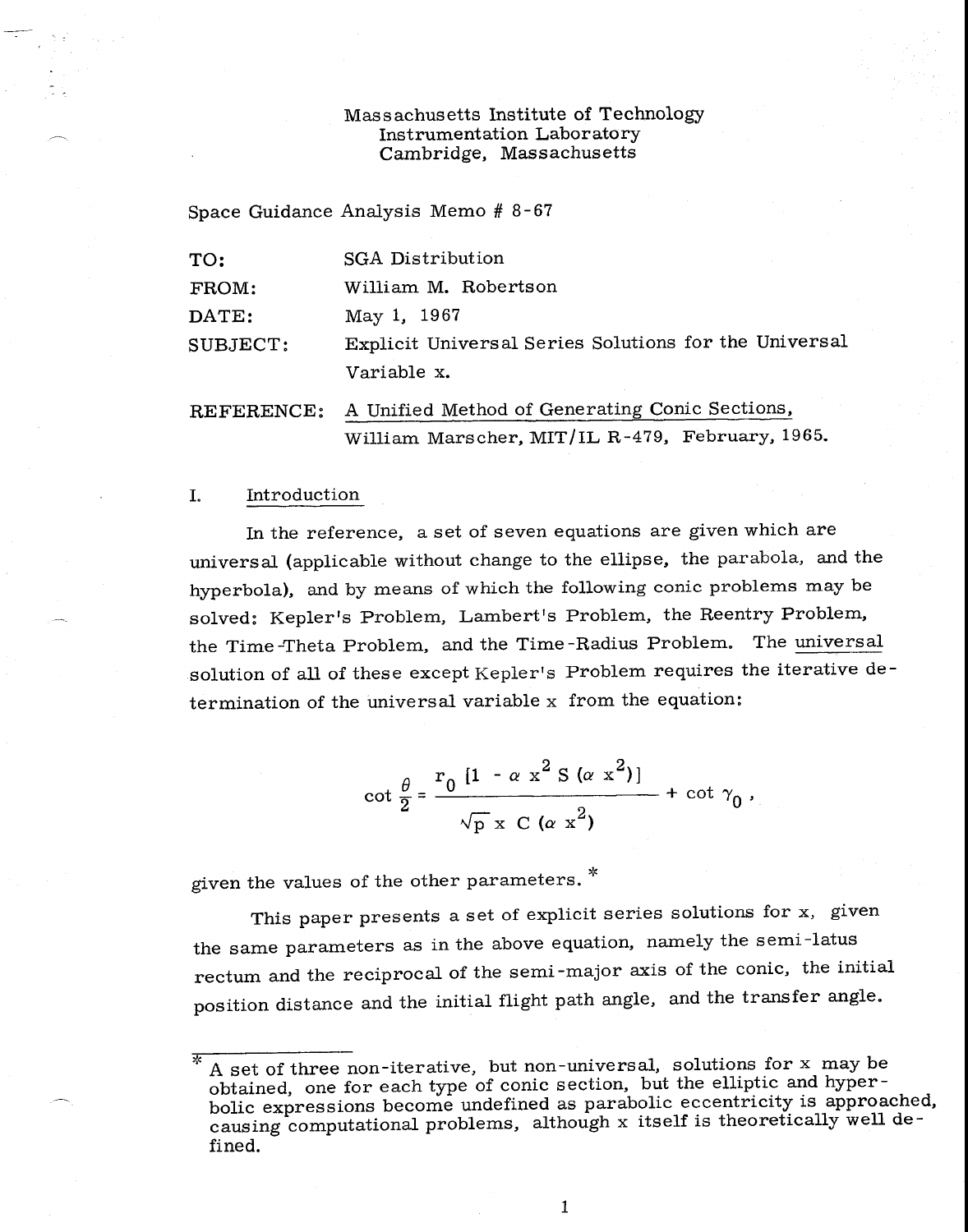Each series of the set is universal and converges, and the rate of convergence may be easily examined analytically.

- II. Notation (The notation agrees with that in the reference).
	- $r_0$  = initial position vector magnitude
	- $\gamma_0$  = initial flight path angle (measured from local vertical)
	- semi-latus rectum of conic  $\mathbf{p}$  $\equiv$
	- *a =* reciprocal of semi-major axis of conic (negative for hyperbolas)
	- transfer angle = final true anomaly minus initial true  $\theta$  $\equiv$ anomaly
	- $\Delta E$  = final eccentric anomaly minus initial eccentric anomaly (ellipse)
	- $\Delta G$  = hyperbolic equivalent to  $\Delta E$

$$
z = \text{universal variable} = \frac{\Delta E}{\sqrt{\alpha}} \text{ for ellipse, } \frac{\Delta G}{\sqrt{\alpha}} \text{ for hyperbola}
$$

III. Explicit Series for x  
\nLet 
$$
W_1 = \frac{\cot \frac{\theta}{2} - \cot \gamma_0}{r_0 / \sqrt{p}}
$$
,  $(0 < \theta < 2\pi)$ .

Let 
$$
W_n = +\sqrt{W_{n-1}^2 + \alpha} + W_{n-1}
$$
,  $(n \ge 2)$ .

Then, for each  $n \geq 3$ ,

$$
x = \frac{2^{n}}{W_{n}} \left[ 1 - \frac{1}{3} \frac{\alpha}{W_{n}}^{2} + \frac{1}{5} \frac{\alpha^{2}}{W_{n}^{4}} - \frac{1}{7} \frac{\alpha^{3}}{W_{n}^{6}} + \frac{1}{9} \frac{\alpha^{4}}{W_{n}^{8}} - \cdots \right]
$$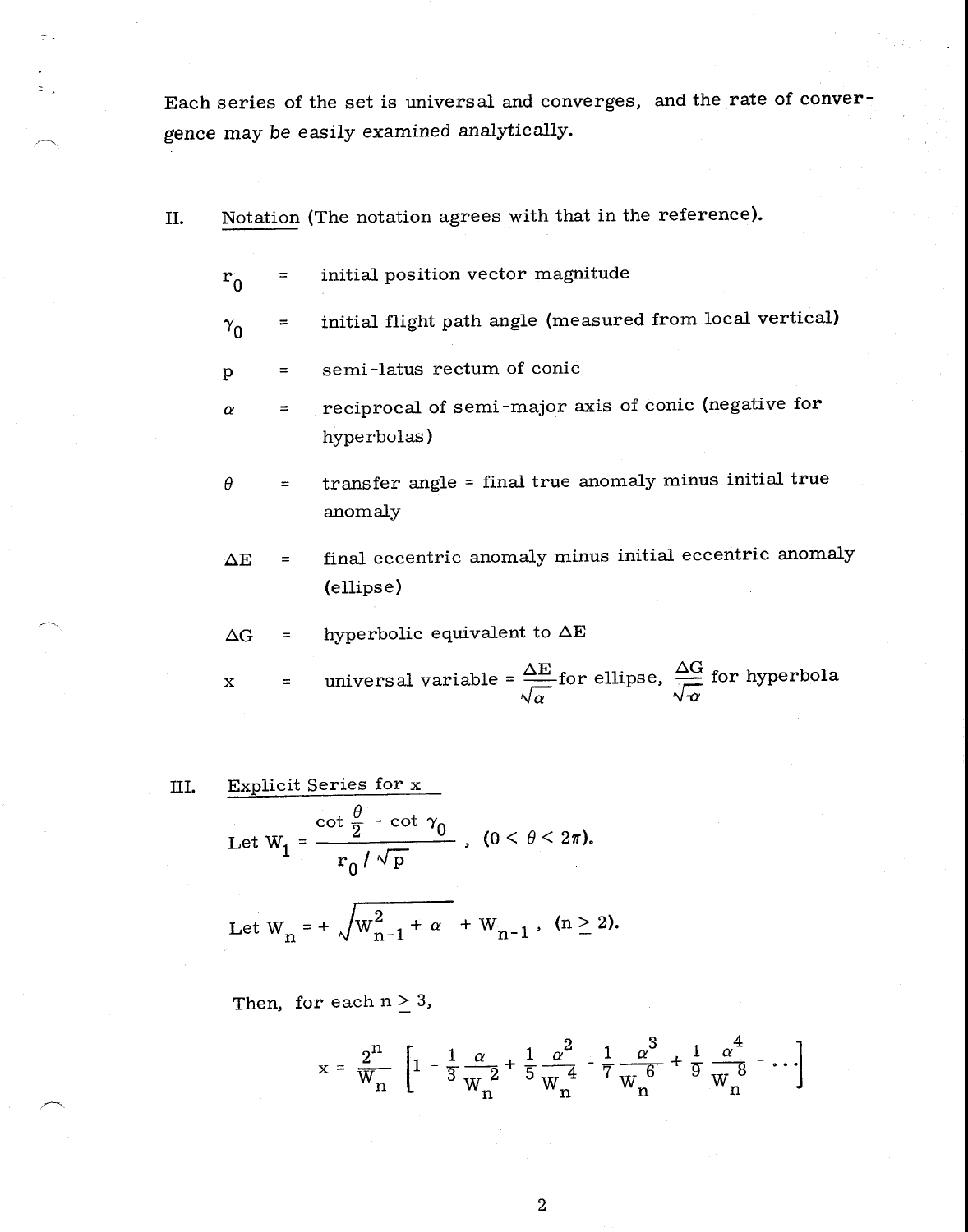The series for each  $n \geq 3$  is universal and converges to x for  $0 < \theta < 2\pi$ .

In the cases where  $\theta$  is very nearly  $0^{\mathsf{O}}$  or  $360^{\mathsf{O}}$ , there may be numerical difficulties in calculating  $W_n$  and using it in the series, and one should work directly in terms of its reciprocal, determining it by the following method: First the reciprocal of  $W_1$  is computed by

$$
\frac{1}{W_1} = \frac{(\sin \theta) r_0/\sqrt{p}}{1 + \cos \theta - \sin \theta \cot \gamma_0}
$$

Next, the intermediate quantities  $V_n$  should be calculated using the recursion relation:

$$
V_n = \sqrt{V_{n-1}^2 + \alpha \left(\frac{1}{W_1}\right)^2 + V_{n-1}}
$$
 (n \ge 2)

where  $V_1$  = 1. Then the reciprocal of  $W_n$  is given by

$$
\frac{1}{W_{n}} = (\frac{1}{W_{1}})/V_{n}.
$$

## IV. Derivation

The starting point for the derivation of the series solutions for  $x$ are Eqs. (18a) and (19a) of the reference, namely:

$$
\cot \frac{\theta}{2} = \frac{r_0}{\sqrt{p}} \sqrt{\alpha} \cot \frac{\Delta E}{2} + \cot \gamma_0
$$
 (elliptic)

$$
\cot\frac{\theta}{2} = \frac{r_0}{\sqrt{p}} \sqrt{-\alpha} \coth\frac{\Delta G}{2} + \cot\gamma_0 \text{ (hyperbolic)}
$$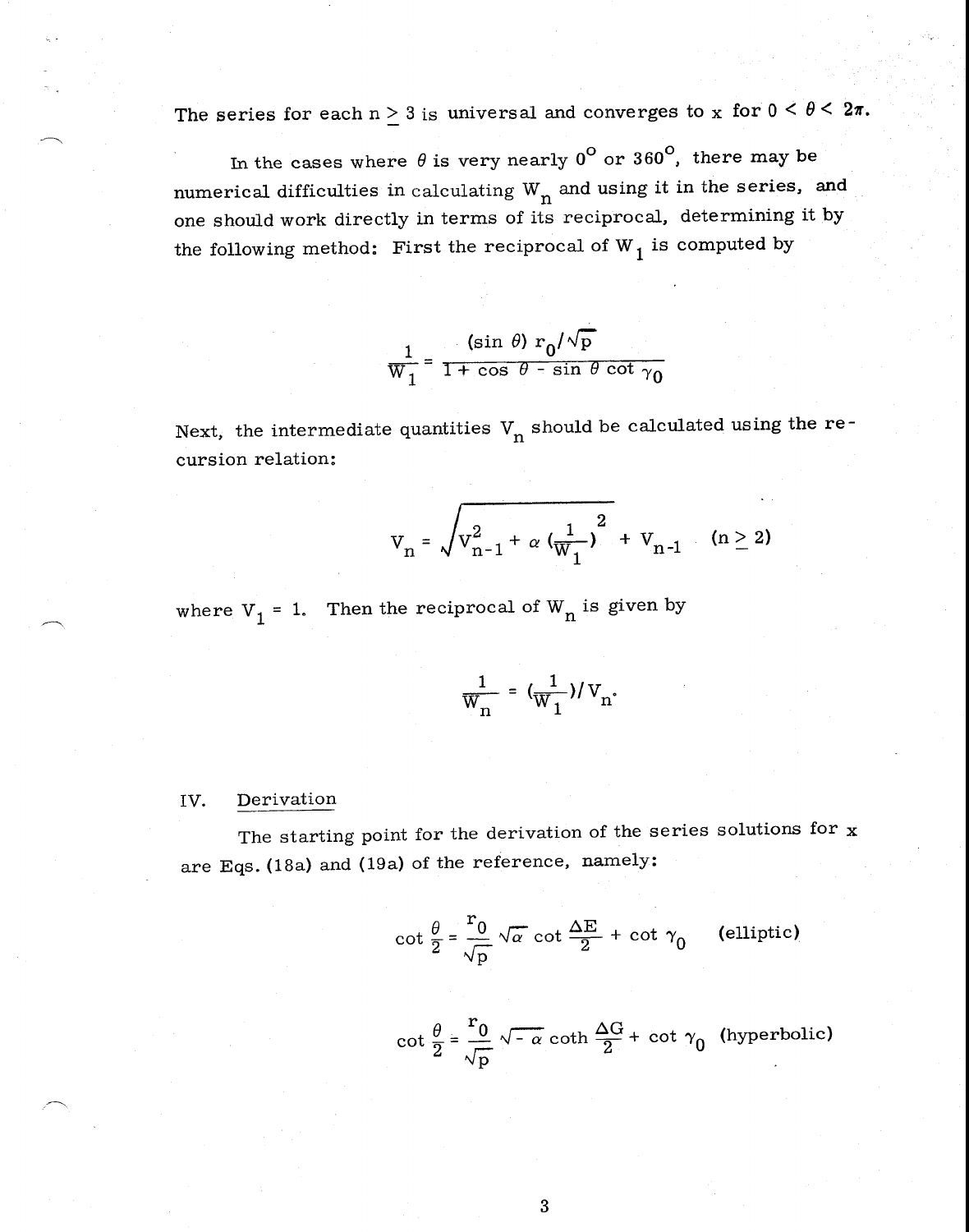$$
W_1 = \frac{\cot\frac{\theta}{2} - \cot\gamma_0}{r_0/\sqrt{p}}
$$

Then we have

Let

$$
\cot \frac{\Delta E}{2} = \frac{W_1}{\sqrt{\alpha}} \text{ (elliptic); } \coth \frac{\Delta G}{2} = \frac{W_1}{\sqrt{-\alpha}} \text{ (hyperbolic)}
$$

The half-angle formulas for the circular and hyperbolic contangent are:

$$
\cot \frac{\phi}{2} = \frac{1 + \cos \phi}{\sin \phi} = \csc \phi + \cot \phi = \frac{1}{2} \sqrt{\cot^2 \phi + 1 + \cot \phi}
$$

where the positive sign is taken if  $\phi$  is in the first or second quadrants, and the negative sign if  $\phi$  is in the third or fourth quadrants, and

$$
\coth \frac{\phi}{2} = \frac{1 + \cosh \phi}{\sinh \phi} = \operatorname{csch} \phi + \coth \phi = \pm \sqrt{\coth^2 \phi - 1 + \coth \phi}
$$

where the positive sign is taken if  $\phi$  is positive, and the negative sign if  $\phi$  is negative.

We assume that  $0 \le \theta \le 2\pi$ , which implies that  $0 \le \Delta E \le 2\pi$  and that  $0 < \Delta G$ .

Substituting cot  $\frac{\Delta E}{2}$  and coth  $\frac{\Delta G}{2}$  into the half-angle formulas, we obtain

$$
\cot \left( \frac{\Delta E}{4} \right) = + \sqrt{\frac{W_1^2}{\alpha} + 1} + \frac{W_1}{\sqrt{\alpha}}
$$

$$
\coth \frac{\Delta G}{4} = + \sqrt{\frac{W_1^2}{-\alpha} - 1 + \frac{W_1}{\sqrt{-\alpha}}}
$$

4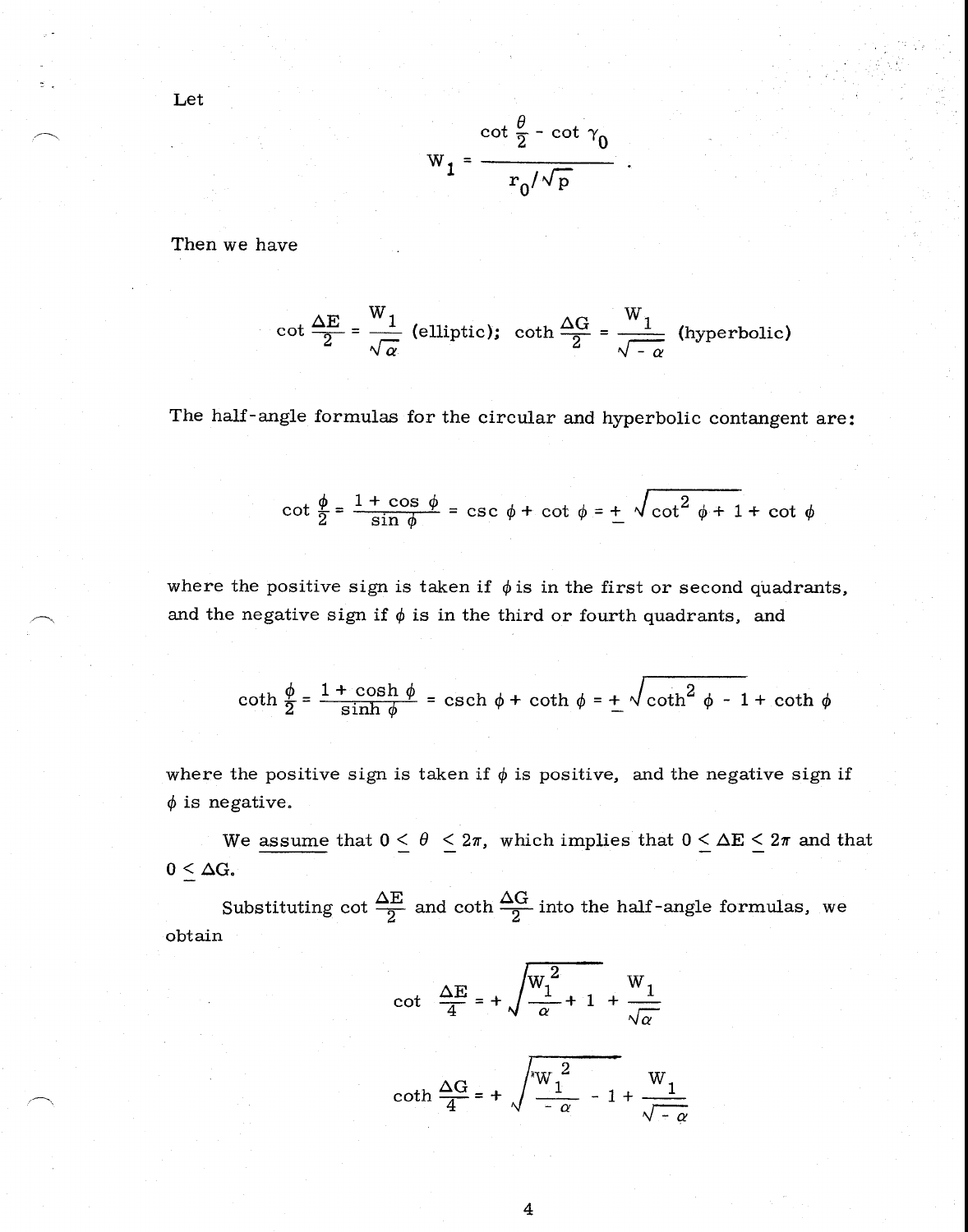If we let  $W_n = \sqrt{W_{n-1}^2 + \alpha + W_{n-1}}$ , then

$$
\cot \frac{\Delta E}{4} = \frac{W_2}{\sqrt{\alpha}}, \ \coth \frac{\Delta G}{4} = \frac{W_2}{\sqrt{-\alpha}} \ ,
$$

and by substituting into the half-angle formulas to get the 8th, 16th, 32nd, etc., angles, we obtain

$$
\cot \frac{\Delta E}{2^n} = \frac{W_n}{\sqrt{\alpha}}, \ \coth \frac{\Delta G}{2^n} = \frac{W_n}{\sqrt{-\alpha}}.
$$

It is to be noted that the positive sign on the radical in the half-angle formulas is taken every time since  $\frac{\Delta E}{2^{n}}$  is in the first or second quadrant for  $n > 1$ , and  $\frac{\Delta G}{n}$  is always positive.<sup>2</sup>  $\overline{2^n}$ 

Now  $\Delta E = x \sqrt{\alpha}$  and  $\Delta G = x \sqrt{-\alpha}$ . Thus,

$$
x \sqrt{\alpha} = 2^{n} \operatorname{arccot} \frac{W_{n}}{\sqrt{\alpha}}
$$
 (elliptic)

$$
x \sqrt{-\alpha} = 2^{n}
$$
 arccoth  $\frac{W_{n}}{\sqrt{-\alpha}}$  (hyperbolic)

The inverse circular and hyperbolic cotangents have the expansions

$$
\text{arccot } z = \frac{1}{z} - \frac{1}{3z^3} + \frac{1}{5z^5} - \frac{1}{7z^7} + \dots
$$

which converges for  $z \geq 1$ , and

$$
\text{arccoth } z = \frac{1}{z} + \frac{1}{3z^3} + \frac{1}{5z^5} + \frac{1}{7z^7} + \dots
$$

which converges for  $z > 1$ .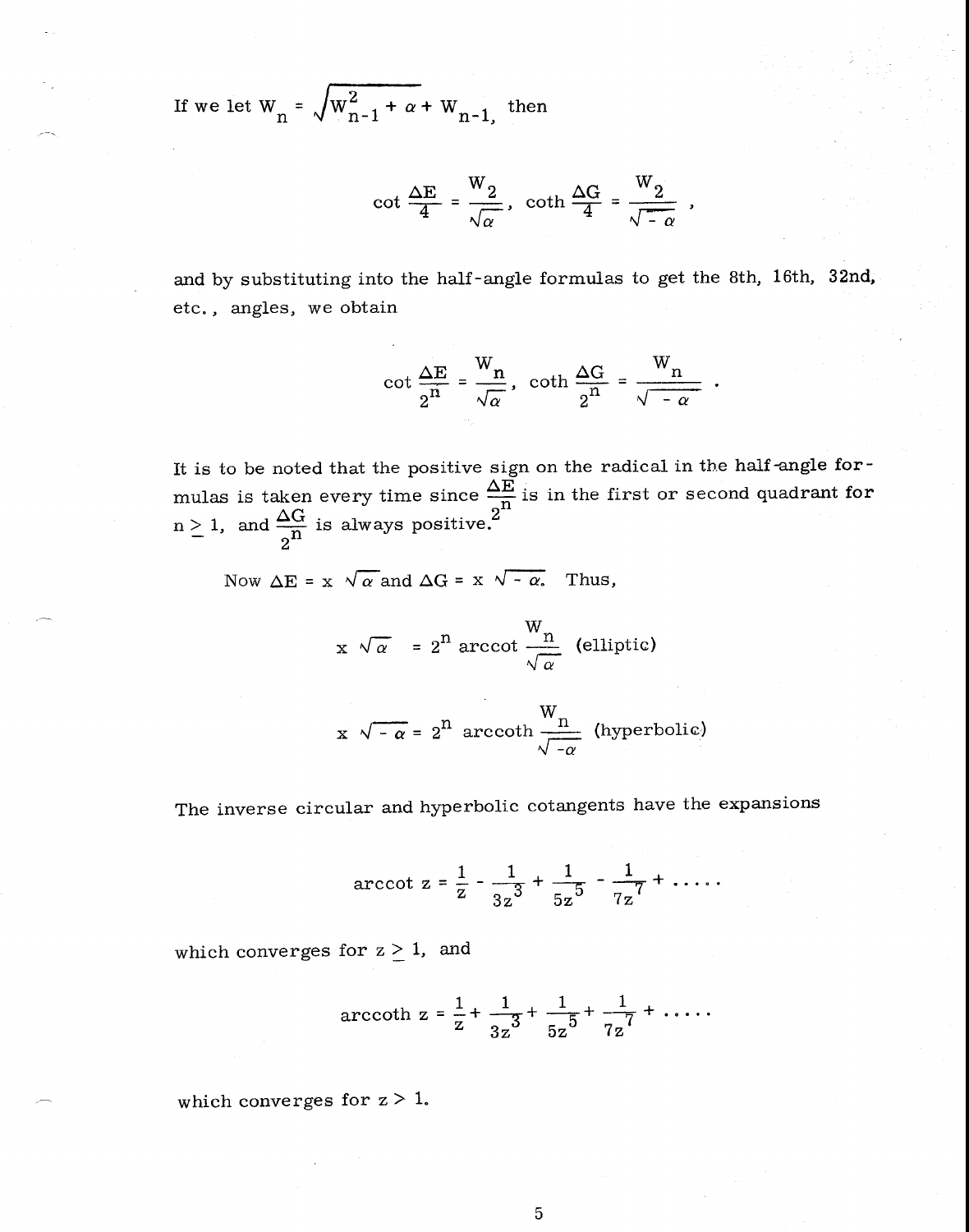Thus, using these expansions,

$$
x = \frac{2^{n}}{W_{n}} \left[ 1 - \frac{1}{3} \left( \frac{\sqrt{\alpha}}{W_{n}} \right)^{2} + \frac{1}{5} \left( \frac{\sqrt{\alpha}}{W_{n}} \right)^{4} - \frac{1}{7} \left( \frac{\sqrt{\alpha}}{W_{n}} \right)^{6} + \dots \right]
$$
 (elliptic)  

$$
x = \frac{2^{n}}{W_{n}} \left[ 1 + \frac{1}{3} \left( \frac{\sqrt{-\alpha}}{W_{n}} \right)^{2} + \frac{1}{5} \left( \frac{\sqrt{-\alpha}}{W_{n}} \right)^{4} + \frac{1}{7} \left( \frac{\sqrt{-\alpha}}{W_{n}} \right)^{6} + \dots \right]
$$
 (hyperbolic)

which reduce to the single series:

$$
x = \frac{2^{n}}{W_{n}} \left[ 1 - \frac{1}{3} \frac{\alpha}{W_{n}^{2}} + \frac{1}{5} \frac{\alpha^{2}}{W_{n}^{4}} - \frac{1}{7} \frac{\alpha^{3}}{W_{n}^{6}} + \dots \right]
$$

as was to be shown.

## V. Convergence Questions

From the successive half-angle substitutions, we have already shown in the last section that for  $n \geq 1$ ,

$$
\cot \frac{\Delta E}{2^n} = \frac{W_n}{\sqrt{\alpha}} \text{ and } \coth \frac{\Delta G}{2^n} = \frac{W_n}{\sqrt{-\alpha}}
$$

Thus the argument  $\left(\frac{\alpha}{2}\right)$  in the power series is given by:  $W_{n}$ <sup> $\overline{u}$ </sup>

$$
\frac{\alpha}{W_n^2} = \begin{cases} \tan^2 \frac{\Delta E}{2^n} & \text{(elliptic case)}\\ -\tanh^2 \frac{\Delta G}{2^n} & \text{(hyperbolic case)} \end{cases}
$$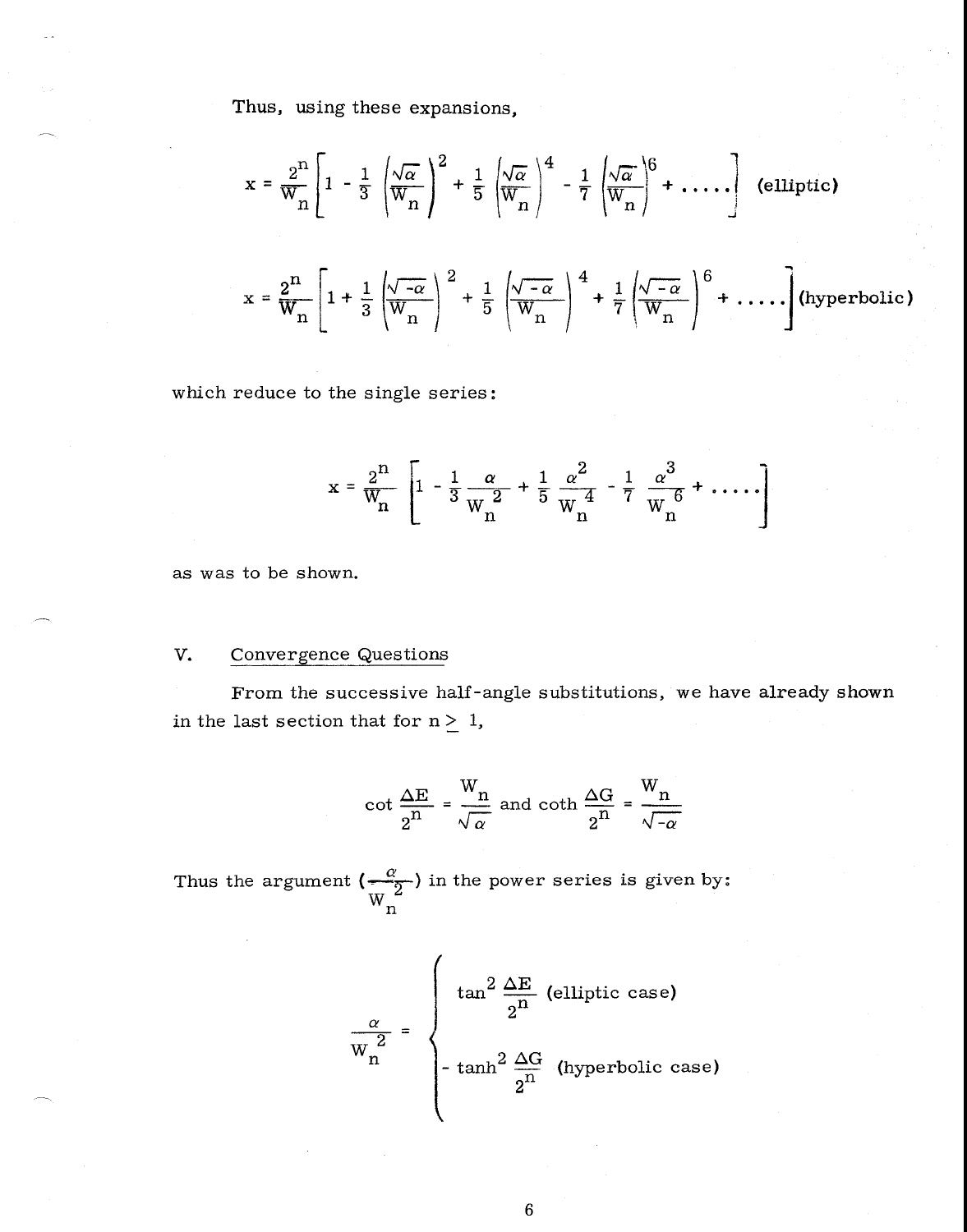Consequently, in the elliptic case, since  $0 \leq \Delta E \leq 2\pi$ , we prove by the ratio test that the series converge provided that

$$
\tan^2 \frac{\Delta E}{2^n} < 1 \text{ or } \frac{\Delta E}{2^n} < \frac{\pi}{4} \text{ or } n \geq 3.
$$

If  $\Delta E$  is restricted to be less than  $\pi$  (or to be less than  $\pi/2$ ), then the series also converges for  $n = 2$  (or  $n = 1$ , respectively). However,  $n = 3$ is the first series for x which converges for all  $\Delta E$  between 0 and  $2\pi$ .

In the hyperbolic case, we prove again by the ratio test that the series always converges for  $n \geq 1$  for all  $\Delta G$ , since the hyperbolic tangent is always less than one.

A good idea of the rate of convergence of the series is also given by the expression for the argument  $\left(\alpha / W_n^2\right)$  of the power series: for all p,  $\alpha$ ,  $r_0$ ,  $\gamma_0$ , and for all  $\theta$  between 0 and  $2\pi$ , we have

> $\left(\frac{\alpha}{2}\right)$  < tan<sup>2</sup>  $\frac{2\pi}{n}$  $\overline{W_n^2}$   $\overline{2^n}$ (elliptic)

 $\left| \frac{\alpha}{w_n^2} \right|$  < tanh<sup>2</sup>  $\frac{\Delta G_{\text{max}}}{2^n}$  (hyperbolic)

where  $\Delta G_{\text{max}}$  (an upper bound on  $\Delta G$ ) is determined from other considerations. From these inequalities, one can see directly that a series with a larger value of n converges more rapidly than one with a smaller value of n.

In the parabolic case,  $\alpha = 0$ , and the series converges in one term, provided W<sub>n</sub>  $\neq$  0. To show that this is true, we begin by showing W<sub>1</sub>  $\neq$  0. Now

7